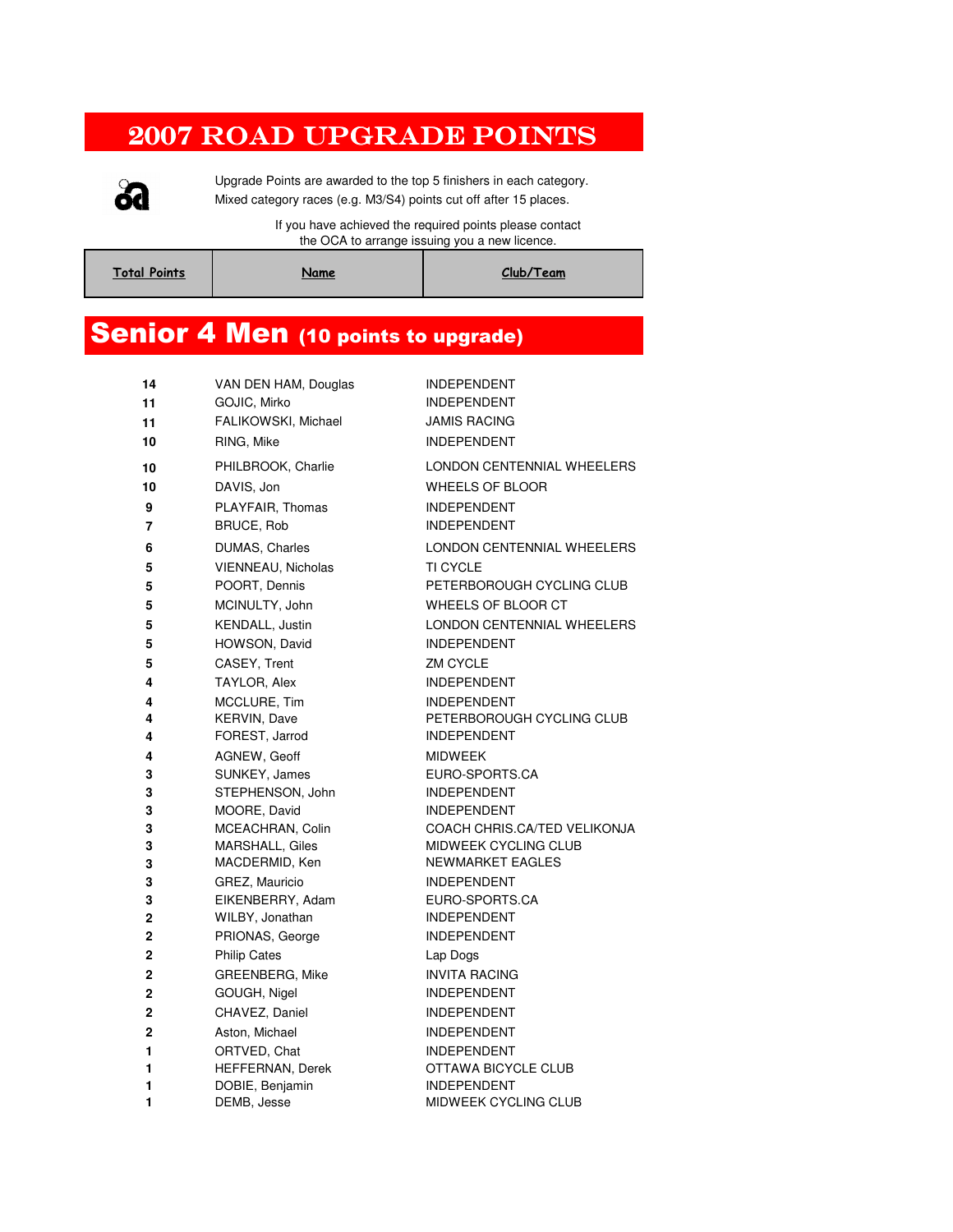1 BROWN, Darren **EURO-SPORTS** 

# Senior 3 Men (10 points to upgrade)

| 21             | AMARAL, Michael                           | <b>CYCLEPATH OAKVILLE</b>                        |
|----------------|-------------------------------------------|--------------------------------------------------|
|                |                                           | COACH CHRIS.CA / TED                             |
| 13             | THROOP, Brandon                           | <b>VELIKONJA</b>                                 |
| 13             | MOGG, Peter                               | THE HUB BICYCLE CLUB                             |
| 13             | CRAMER, David                             | <b>CYCLE SOLUTIONS</b>                           |
| 12             | FLAVELL, Michael                          | EMD SERONO CYCLE LOGIK RACING                    |
| 11             | WINSTER, Justen                           | PEDAL PERFORMANCE                                |
| 11             | FU, William                               | PEDAL PERFORMANCE                                |
| 11             | BYER, Dave                                | <b>INDEPENDENT</b>                               |
| 10             | GILLINGHAM, Josh                          | THE CYCLEPATH THUNDER BAY                        |
| 10             | EBERDT, Brian                             | <b>MIDWEEK CYCLING CLUB</b>                      |
| 10             | <b>BRADBURY, Andrew</b>                   | CYCLISSIMO CYCLING CLUB                          |
| 10             | ABOLS, Kerry                              | SUDBURY CYCLING CLUB                             |
| 10             | STAFF, Shawn                              | <b>CYCLE SOLUTIONS</b>                           |
| 10             | SCHNARR, Nathan                           | <b>WATERLOO CYCLING CLUB</b>                     |
| 9              | VIVIANO, Ciro                             | MAPLE LEAF CYCLING CLUB                          |
| 9              | PLAICE, Keir                              | <b>EMD SERONO CYCLE LOGIK</b>                    |
| 9              | KNIGHT, Matthew                           | <b>CYCLE SOLUTIONS</b>                           |
| 9              | CAMPBELL, Matthew                         | D'ORNELLAS / DELTA GRAPHICS RT                   |
| 8              | TRAINI, Enrico                            | <b>CYCLE SOLUTIONS</b>                           |
| 8              | MEIER, Peter                              | <b>BROCKVILLE CYCLING CLUB</b>                   |
| 8              | GOODWIN, Douglas                          | MAPLE LEAF CYCLING CLUB                          |
| $\overline{7}$ | <b>WHEELER, Mark</b>                      | EURO-SPORTS.CA                                   |
| $\overline{7}$ | TREGUNNO, Peter                           | OTTAWA BICYCLE CLUB                              |
| $\overline{7}$ | DELUCO, Matt                              | EURO-SPORTS.CA                                   |
| 6              | CUMMING, Michael                          | <b>CYCLE SOLUTIONS</b>                           |
| 4              | <b>TENBULT, Mark</b>                      | OTTAWA BICYCLE CLUB                              |
| 4              | Clarke, Shawn                             | West of Quebec Wheelers                          |
| 4              | ALLEN, Greg                               | MAPLE LEAF CYCLING CLUB                          |
| 3              | MCCAUGHEY, Michael                        | PIERIK'S / ELITE HEALTH                          |
| 3              | BOX, Erik                                 | THE HUB BICYCLE CLUB                             |
| 2              | PHELPS, Ryan                              | OTTAWA BICYCLE CLUB                              |
| 2<br>2         | JACKSON, Duncan<br><b>HEILBRONN, Tovi</b> | MAZURCOACHING.COM<br><b>MIDWEEK CYCLING CLUB</b> |
| 2              | GROSE, David                              | <b>BIKESPORTS RACING TEAM</b>                    |
| $\overline{2}$ | Bennet, Micheal David                     | EURO-SPORTS.CA                                   |
| 2              | KENDALL, Justin                           | LONDON CENTENNIAL WHEELERS                       |
| 1              | YOUNG, lan                                | ST. CATHARINES CYCLING CLUB                      |
| 1              | PHILBROOK, Charlie                        | LONDON CENTENNIAL WHEELERS                       |
| 1              | GORMAN, Brendan                           | <b>INDEPENDENT</b>                               |
| 1              | FRANCESCUTTI, Vincent                     | <b>MAPLE LEAF CYCLING CLUB</b>                   |
| 1              | LEES, Thomas                              | SPEEDRIVER.COM                                   |

### Senior 2 Men (10 points to upgrade)

| -23 | FOSTER, Thomas | AQUILA RACING / RACER SP |
|-----|----------------|--------------------------|
| -20 | CHOWN, Nathan  | CYCLISSIMO CYCLING CLUB  |

23 FOSTER, Thomas **AQUILA RACING / RACER SPORTIF**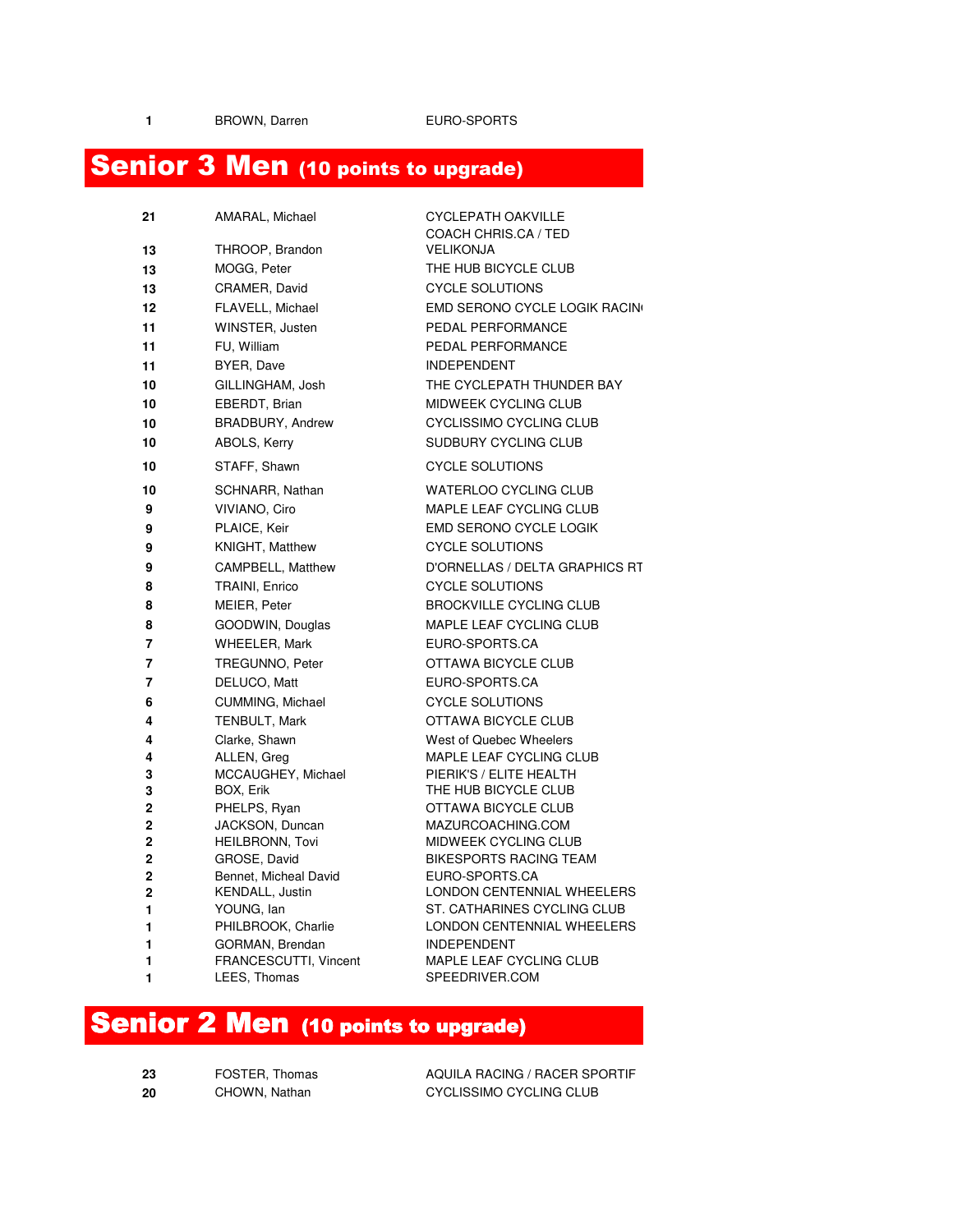| 15             | <b>BHOGAL, Alex</b>               | MAZURCOACHING.COM                                 |
|----------------|-----------------------------------|---------------------------------------------------|
| 13             | PROSSER, Jonathan                 | <b>AQUILA RACING / RACER SPORTIF</b>              |
| 13             | MACDONALD, James                  | <b>CYCLISSIMO CYCLING CLUB</b>                    |
| 13             | BICKIS, lan                       | OTTAWA BICYCLE CLUB                               |
| 13             | PLAICE, Keir                      | EMD SERONO CYCLE LOGIK RACING                     |
|                |                                   | COACH CHRIS.CA / TED                              |
| 11             | VALENTI, Jason                    | <b>VELIKONJA</b>                                  |
| 11             | PORTEN, Sebastian                 | AQUILA RACING / RACER SPORTIF                     |
| 10             | BYER, David                       | JET FUEL COFFEE                                   |
| 9              | <b>IVEY, Derrek</b>               | <b>CYCLE SOLUTIONS</b>                            |
| 9              | <b>BELL, Mathew</b>               | CYCLISSIMO CYCLING CLUB                           |
| 8              | KINGS, Matt                       | <b>HAMILTON CYCLING CLUB</b>                      |
| 8              | BATTY, Mark                       | <b>Team RACE</b>                                  |
| 7              | MATTHIAS, Brendan                 | MAZURCOACHING.COM                                 |
| $\overline{7}$ | GUSE, Matthew                     | CALYON/ LITESPEED PRO CT                          |
| 6              | MCEVAN, Rodney                    | JET FUEL COFFEE                                   |
| 6              | DE JONG, Vince                    | COACH CHRIS.CA / TED VELIKONJA                    |
| 6              | BOWERS, Bryson                    | <b>INDEPENDENT</b>                                |
| 6              | <b>BAIL, Samuel</b>               | LA BICICLETTA / J. LINDEBERG                      |
| 5              | ROBERTSON, Eric                   | Team RACE                                         |
| 5              | OTOOLE, Geoff                     | WEST OF QUEBEC WHEELERS                           |
| 5              | GILGEN, Jamie                     | <b>CYCLE SOLUTIONS</b>                            |
| 5              | FREELAND, Chris                   | <b>CYCLE SOLUTIONS</b>                            |
| 5              | <b>WATSON, Andrew</b>             | <b>TEAM RACE.COM</b>                              |
| 4              | LARMER, James                     | SUDBURY CYCLING CLUB                              |
| 4              | HUNT, Andrew                      | ST. CATHARINES CYCLING CLUB                       |
| 4              | STEEDS, Justin                    | AQUILA RACING / RACER SPORTIF                     |
| 3<br>3         | HAZZARD, Kevin<br>SAUNDERS, Chris | JET FUEL COFFEE<br>COACH CHRIS.CA / TED VELIKONJA |
| $\mathbf 2$    | LI, Marco                         | <b>CYCLE SOLUTIONS</b>                            |
| $\overline{2}$ | GAUTIER, Mathieu                  | PEÑA CICLISTA ALAS                                |
| $\mathbf 2$    | CRAMER, David                     | JET FUEL COFFEE                                   |
| 1              | THUSS, Adam                       | <b>TEAM RACE.COM</b>                              |
| 1              | DEKELVER, Michael                 | OTTAWA BICYCLE CLUB                               |
| $\blacksquare$ | CHENEY, Jason                     | <b>RIDE WITH RENDALL</b>                          |

# **Senior 1 Men** (3 points to retain status)

| 31 | FICKO, Darko          | LA BICICLETTA / J. LINDEBERG       |
|----|-----------------------|------------------------------------|
| 20 | MILLER, Buck          | <b>TEAM RACE.COM</b>               |
| 19 | COCKBURN, Heath       | LA BICICLETTA / J. LINDEBERG       |
| 18 | MORSE, Peter          | <b>JET FUEL COFFEE</b>             |
| 15 | FILLION, Aaron        | OTTAWA BICYCLE CLUB                |
| 13 | SCHILLER, Jeff        | <b>INDEPENDENT</b>                 |
| 13 | POZNIAK, Mark         | TEAM R.A.C.E                       |
| 13 | RANDELL, Andrew       | <b>SYMMETRICS CYCLING</b>          |
| 12 | DEFRANCESCHI, Daniele | <b>JET FUEL COFFEE</b>             |
| 11 | WIEDITZ, Thorben      | <b>ITALPASTA-TRANSPORT BELMIRE</b> |
| 11 | ST. JOHN, Derrick     | THE CYCLERY                        |
| 11 | RUSCHE, Bryan         | CYCLISSIMO CYCLING CLUB            |
| 8  | VEAL, Ed              | CYCLISSIMO CYCLING CLUB            |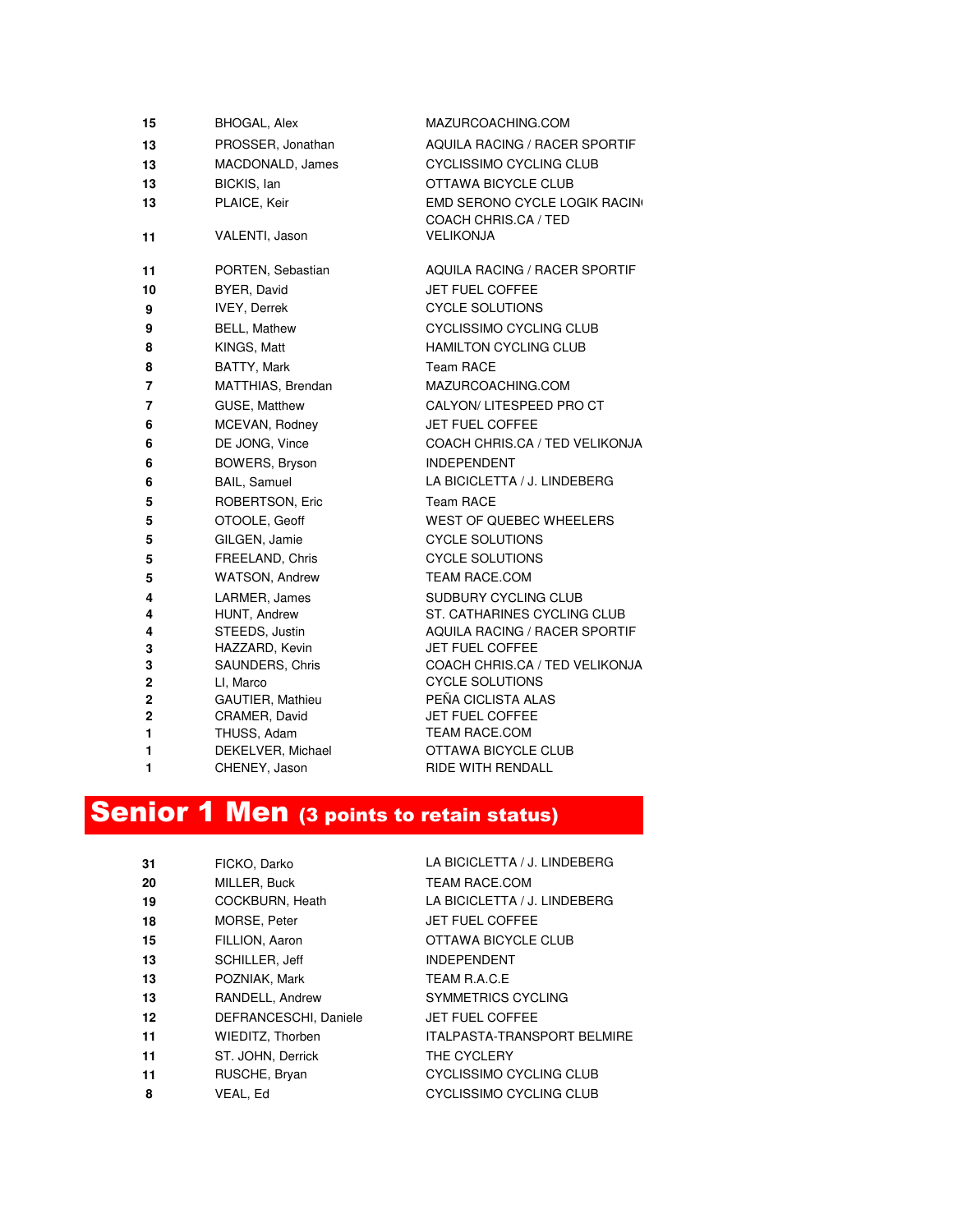| 6            | MANNING, Ian            | TEAM SPIN 12                         |
|--------------|-------------------------|--------------------------------------|
| 6            | <b>BRYER, Charlie</b>   | TEAM SPIN 12                         |
| 6            | BAKKER, Osmond          | THE CYCLERY                          |
| 5            | MAGGIACOMO, Daniel      | <b>ITALPASTA-TRANSPORT BELMIRE</b>   |
| 5            | LYMAN, Erik             | <b>CALYON LITESPEED</b>              |
| 5            | BOOCOCK, Brooke         | CALYON / LITESPEED PRO CYCLING       |
| 4            | MACDONALD, James        | CYCLISSIMO CYCLING CLUB              |
| 4            | <b>IVEY, Derrek</b>     | <b>CYCLE SOLUTIONS</b>               |
| 4            | <b>BOWERS. Bryson</b>   | <b>JET FUEL COFFEE</b>               |
| 4            | PORTEN, Sebastian       | <b>AQUILA RACING / RACER SPORTIF</b> |
| 3            | <b>WALTERS, Mark</b>    | KODAK GALLERY SIERRA NEVADA          |
| 3            | MORRIS, Zack            | <b>JET FUEL COFFEE</b>               |
| 3            | MORRIS, Ryan            | <b>INDEPENDENT</b>                   |
| 3            | <b>KEEPING, Stephen</b> | <b>WEST QUEBEC WHEELERS</b>          |
| $\mathbf{2}$ | SANOWAR, Peter          | <b>ITALPASTA - TRANSPORT BELMIRE</b> |
| $\mathbf{2}$ | RICE, Rob               | SUDBURY CYCLING CLUB                 |
| $\mathbf{2}$ | RENDALL, Glen           | <b>RIDE WITH RENDALL</b>             |
| $\mathbf{2}$ | Reain, Greg             | Calyon/lightspeed pro ct             |
| 1            | STEEDS, Justin          | <b>AQUILA RACING / RACER SPORTIF</b> |
| 1            | <b>BONIN, Matthew</b>   | <b>CYCLE SOLUTIONS</b>               |

### Master 1 Men

| 33 | DAVIS, Kevin          | WHEELS OF BLOOR CT             |
|----|-----------------------|--------------------------------|
| 21 | CAVANAGH, Greg        | <b>CYCLEPATH OAKVILLE</b>      |
| 18 | LEFEBVRE, Dan         | TEAM R.A.C.E                   |
| 16 | LEFEBVRE, Tim         | TEAM R.A.C.E                   |
| 14 | AQUINO, Brent         | <b>INVITA RACING</b>           |
| 12 | D'AMICO, Robert       | <b>INVITA RACING</b>           |
| 10 | <b>HECK, Steve</b>    | <b>TEAM TREK STORE</b>         |
| 10 | LEES, Andrew          | EMD SERONO CYCLE LOGIK RACING  |
| 8  | EUGENI, Paolo         | HOOTERS/REYNOLD CYCLING        |
| 7  | SQUIRES, Charlie      | London Honda/Westhaven Homes   |
| 7  | MAKARCHUK, Ed         | SOUND SOLUTIONS                |
| 6  | <b>BOUDREAU, Marc</b> | <b>RIDE WITH RENDALL</b>       |
| 6  | POLSINELLI, Mark      | <b>INVITA RACING</b>           |
| 5  | YEATES, Gerard        | PEDAL PERFORMANCE              |
| 5  | MASET, Ricardo        | <b>CAROLINA FLYERS</b>         |
| 5  | CAMPBELL, Ed          | D'ORNELLAS / DELTA GRAPHICS RT |
| 5  | PETROVSKI, Ilija      | WHEELS OF BLOOR CT             |
| 5  | GEE, John             | TI Racing                      |
| 5  | MOORE, Michael M.     | <b>TEAM RACE.COM</b>           |
| 5  | CAMERON, Glenn        | SOUND SOLUTIONS                |
| 4  | COULAS, Scott         | <b>IMPALA BICYCLES</b>         |
| 4  | MCARTHUR, Stirling    | <b>CYCLE 4 MS</b>              |
| 4  | GORDON, Hammish       | TEAM R.A.C.E                   |
| 4  | TEVES, Mark           | ABIKES.COM                     |
| 4  | KOFMAN, Peter         | COACH CHRIS.CA / TED VELIKONJA |
| 4  | DAVIDGE, Piers        | <b>CYCLE 4 MS</b>              |
| 4  | DAGENAIS, Richard     | TIMMINS CYCLING CLUB           |
| 4  | KIZIAK, Chris         | SOUND SOLUTIONS                |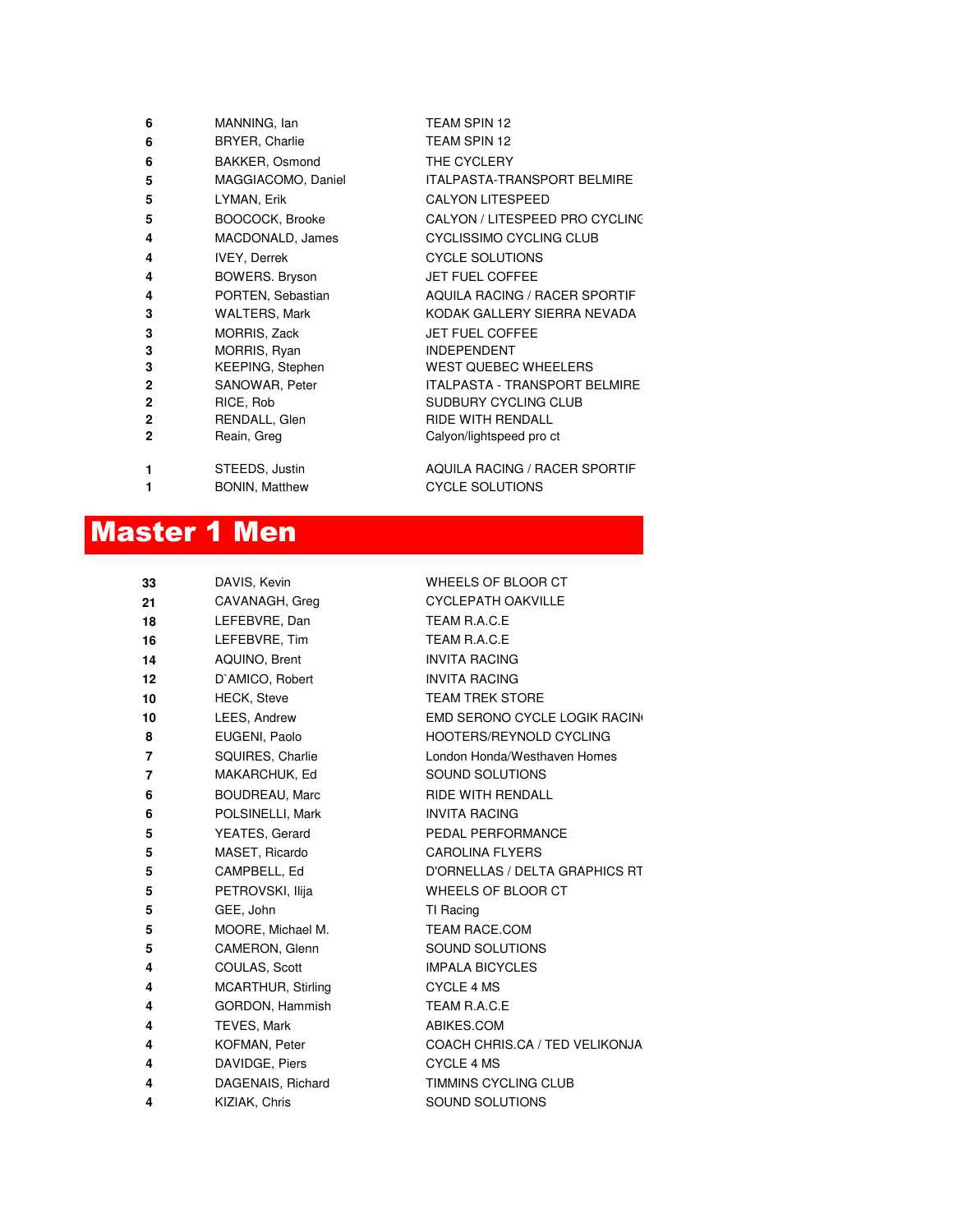| 3            | FEE, John           | THE CYCLERY                         |
|--------------|---------------------|-------------------------------------|
| 3            | Mathew Berridge     | La Bicicletta                       |
| 3            | LAIRD, James        | TI Racing                           |
| 3            | DILECCE, Paolo      | WHEELS OF BLOOR CT                  |
| $\mathbf{2}$ | MCKAY, Stuart       | <b>CYCLE 4 MS</b>                   |
| $\mathbf{2}$ | ATKINS, Brent       | WEST OF QUEBEC WHEELERS             |
| $\mathbf{2}$ | MASET, Eduardo      | <b>INVITA RACING</b>                |
| $\mathbf{2}$ | STANOJEVIC, Pavel   | <b>JAMIS RACING</b>                 |
| $\mathbf{2}$ | D'ANGELO, Derek     | SUDBURY CYCLING CLUB                |
| $\mathbf{2}$ | NOVO, Miguel (mike) | OPEN ACCESS/ GRG ROAD RACING        |
| $\mathbf{2}$ | RETAMAL, Oscar      | <b>MIDWEEK CYCLING CLUB</b>         |
| 1            | POLSINELLI, Mark    | <b>INVITA RACING</b>                |
| 1            | DWYER, Nicholas     | <b>HOOTERS/REYNOLD CYCLING TEAN</b> |
| 1            | MARTINEAU, Terrence | OTTAWA BICYCLE CLUB                 |
| 1            | CHANT, Vernon       | <b>TEAM TREK STORE</b>              |
| 1            | DALLING, Ian        | THE CYCLERY                         |
| 1            | HURLEY, William     | THE CYCLERY                         |
| 1            | PEREZ, Fred         | OPEN ACCESS/ GRG ROAD RACING        |
| 1            | ROBERTSON, W. Drew  | TEAM TREK STORE/RIDE FOR KARE       |
|              |                     |                                     |

## **Master 2 Men (6 points to upgrade)**

| 14 | CORNER, Doug           | <b>BIKE RACE OTTAWA</b><br>OPEN ACCESS/ GRG ROAD |
|----|------------------------|--------------------------------------------------|
| 13 | OLLIVER, Roderick      | <b>RACING</b>                                    |
| 13 | VANDENBERG, Will       | COACH CHRIS.CA / TED VELIKONJA                   |
| 12 | LOUWS, Kees            | LONDON CENTENNIAL WHEELERS                       |
| 9  | GREENE, Paul           | <b>CHAIN REACTION</b>                            |
| 9  | EVERAERT, Jason        | COACH CHRIS.CA / TED VELIKONJA                   |
| 9  | HOWITT, Julian         | OPEN ACCESS/ GRG ROAD RACING                     |
| 9  | GILLIGAN, Scott        | <b>INDEPENDENT</b>                               |
| 8  | CORREA, Jesus giovanni | <b>INDEPENDENT</b>                               |
| 8  | KLASSEN, Kirby         | <b>RAPID CITY CYCLE</b>                          |
| 8  | CAMACHO, Bruce         | D'ORNELLAS / DELTA GRAPHICS RT                   |
| 8  | <b>VERMETTE, Phill</b> | CABOTO VELO/CANE CREEK                           |
| 7  | LEGER, Andy            | <b>J &amp; J CYCLE</b>                           |
| 7  | TRANT, Ryan            | CYCLEPATH OAKVILLE RACE TEAM                     |
| 6  | MANN, Marten           | <b>REYNOLD CYCLE/TREK</b>                        |
| 6  | CIAZYNSKI, Stephen     | ST. CATHARINES CYCLING CLUB                      |
| 6  | HILL, Greg             | EURO-SPORTS.CA                                   |
| 6  | ALLEN, lain            | <b>INDEPENDENT</b>                               |
| 5  | RADEK, Lukasik         | WHEELS OF BLOOR CT                               |
| 5  | GODARD, Rodney         | CABOTO VELO/CANE CREEK                           |
| 5  | ROMKEY, Gary           | <b>RIDE WITH RENDALL</b>                         |
| 5  | <b>BURGE, Craig</b>    | Ottawa Wheelman                                  |
| 5  | BEST, Tim              | <b>INDEPENDENT</b>                               |
| 4  | OLSON, Chris           | <b>RIDE WITH RENDALL</b>                         |
| 4  | KOOPS, Derek           | <b>MBRC</b>                                      |
| 4  | SHAW, Mark             | <b>CHAIN REACTION</b>                            |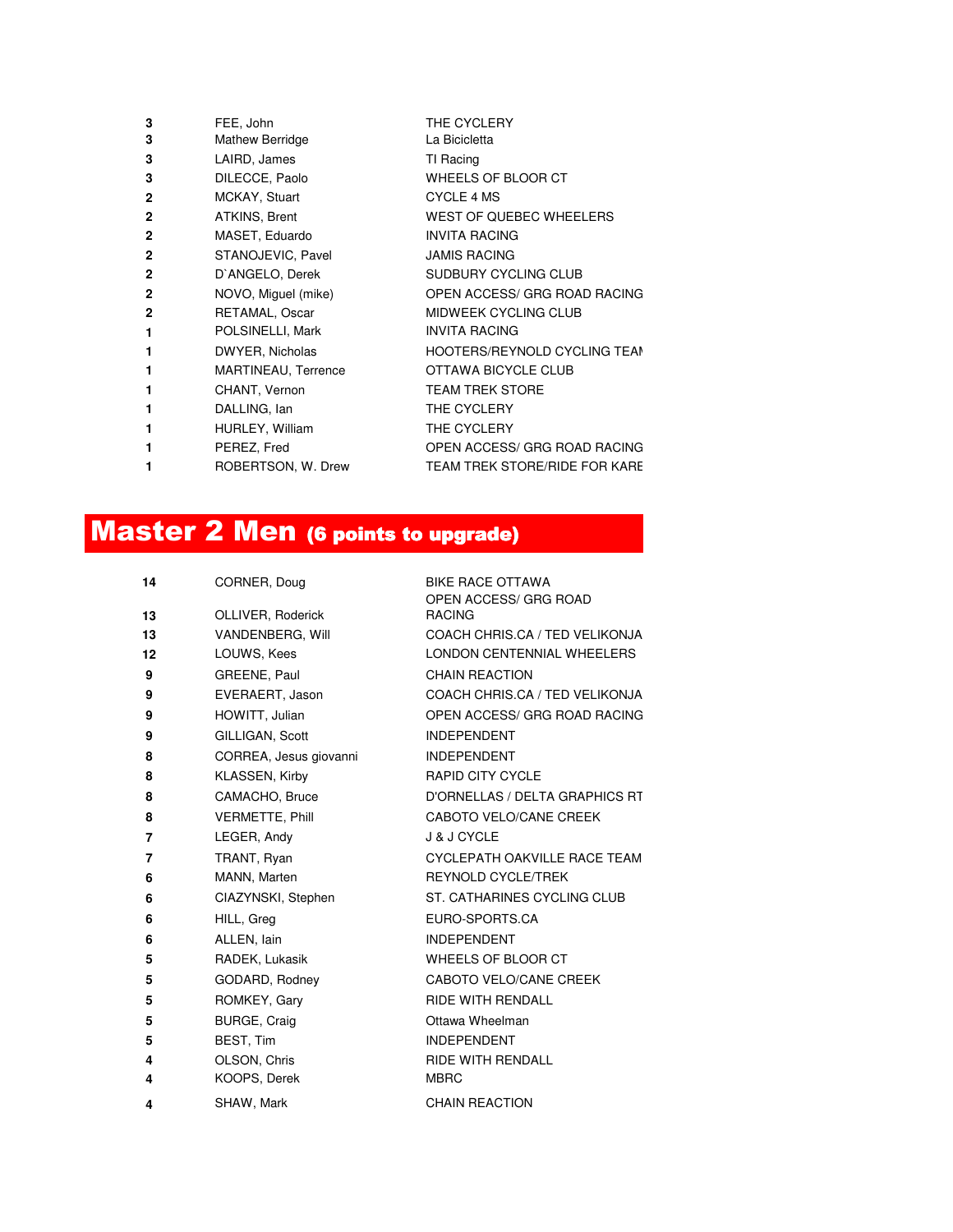| 4              | ANTIC, Darko       | Open Access                    |
|----------------|--------------------|--------------------------------|
| 4              | RETARNAL, Oscar    | <b>TI CYCLE RACING</b>         |
| 4              | KATZ, Joel         | RIDE WITH RENDALL              |
| 4              | MCGEE, Graham      | LONDON CENTENNIAL WHEELERS     |
| 4              | EZEKOWITZ, Gavin   | TEAM R.A.C.E                   |
| 3              | FERNETICH, Yulrick | <b>TI CYCLE RACING</b>         |
| 3              | SZASZ, Robert      | <b>JET FUEL COFFEE</b>         |
| 3              | MACEACHERN, Craig  | CYCLISSIMO CYCLING CLUB        |
| 3              | ORR, Robert        | <b>TI CYCLE RACING</b>         |
| 3              | SCHUCK, Peter      | <b>RIDE WITH RENDALL</b>       |
| 3              | AMOS, Ron          | <b>RIDE WITH RENDALL</b>       |
| 3              | POULIN, Rich       | <b>CYCLEPATH OAKVILLE RT</b>   |
| 2              | STOPPA, Kevin      | NORTH BAY CYCLING CLUB         |
| 2              | BASIREN, Stephen   | <b>TI CYCLE RACING</b>         |
| 2              | ORANGE, Robert     |                                |
| 2              | DURAND, Bernard    | EURO-SPORTS.CA                 |
| $\overline{2}$ | WRIGHT, Sean       | OTTAWA BICYCLE CLUB            |
| 2              | GUBALA, Raymond    | <b>BICYCLES PLUS</b>           |
| $\overline{2}$ | SELIN, Andy        | OPEN ACCESS/ GRG ROAD RACING   |
| 1              | FERNANDEZ, Tom     | COACH CHRIS.CA/TED VELIKONJA   |
| 1              | MELOFF, Rick       | LA BICICLETTA / J. LINDEBERG   |
| 1              | HEIKOOP, Fred      | <b>RAPID CITY CYCLE</b>        |
| 1              | LALONDE, Michel    | <b>TI CYCLE RACING</b>         |
| 1              | Barisen, Stephen   | <b>TI CYCLE RACING</b>         |
| 1              | NARCISCO, Joe      | <b>INDEPENDENT</b>             |
| 1              | EDGHILL, Johnnie   | D'ORNELLAS / DELTA GRAPHICS RT |
|                |                    |                                |

## Master 3 Men (8 Points to upgrade)

| 19 | <b>BARBEAU, Michel</b> | SUDBURY CYCLING CLUB           |
|----|------------------------|--------------------------------|
| 17 | SCOTT, Ian J.          | <b>INDEPENDENT</b>             |
| 13 | VISSER, Rob            | ST. CATHARINES CYCLING CLUB    |
| 12 | <b>KRAIKER, Peter</b>  | D'ORNELLAS / DELTA GRAPHICS RT |
| 12 | BIRD, Bruce            | <b>INDEPENDENT</b>             |
| 8  | HOBSON, George         | CYCLISSIMO CYCLING CLUB        |
| 8  | CAPALDI, Carlo         | <b>INDEPENDENT</b>             |
| 8  | ANTONIO, Mark          | <b>INDEPENDENT</b>             |
| 8  | MAY, Jason             | CYCLISSIMO CYCLING CLUB        |
| 7  | KELLY, Brian           | CYCLISSIMO CYCLING CLUB        |
| 6  | BOWERS, Bryan          | <b>AZTECH / CYCLEPATH</b>      |
| 6  | ANDERSON, Robert       | COACH CHRIS.CA / TED VELIKONJA |
| 5  | SHIKAZE, Jeff          | <b>CYCLEPATH OAKVILLE</b>      |
| 5  | POULSEN, Jeffrey       | ST. CATHARINES CYCLING CLUB    |
| 5  | MCINUITY, John         | MIDWEEK CYCLING CLUB           |
| 5  | MCINTYRE, Scott        | <b>INDEPENDENT</b>             |
| 5  | FREDERICK, Mark        | AZTECH / CYCLEPATH             |
| 5  | ENNS, David            | <b>BRANT CYCLE</b>             |
| 5  | BUCKLEY, Tim           | <b>HB CYCLING CLUB</b>         |
| 5  | BROOK, Christopher     | D'ORNELLAS / DELTA GRAPHICS RT |
| 4  | WEBBER, Bob            | EURO-SPORTS.CA                 |
| 4  | ROBERTSON, Dan         | <b>BRAMPTON CYCLING CLUB</b>   |
| 4  | NEILSON, Brain         | D'ORNELLAS / DELTA GRAPHICS RT |
| 4  | FUNK, Colin            | <b>J &amp; J CYCLE</b>         |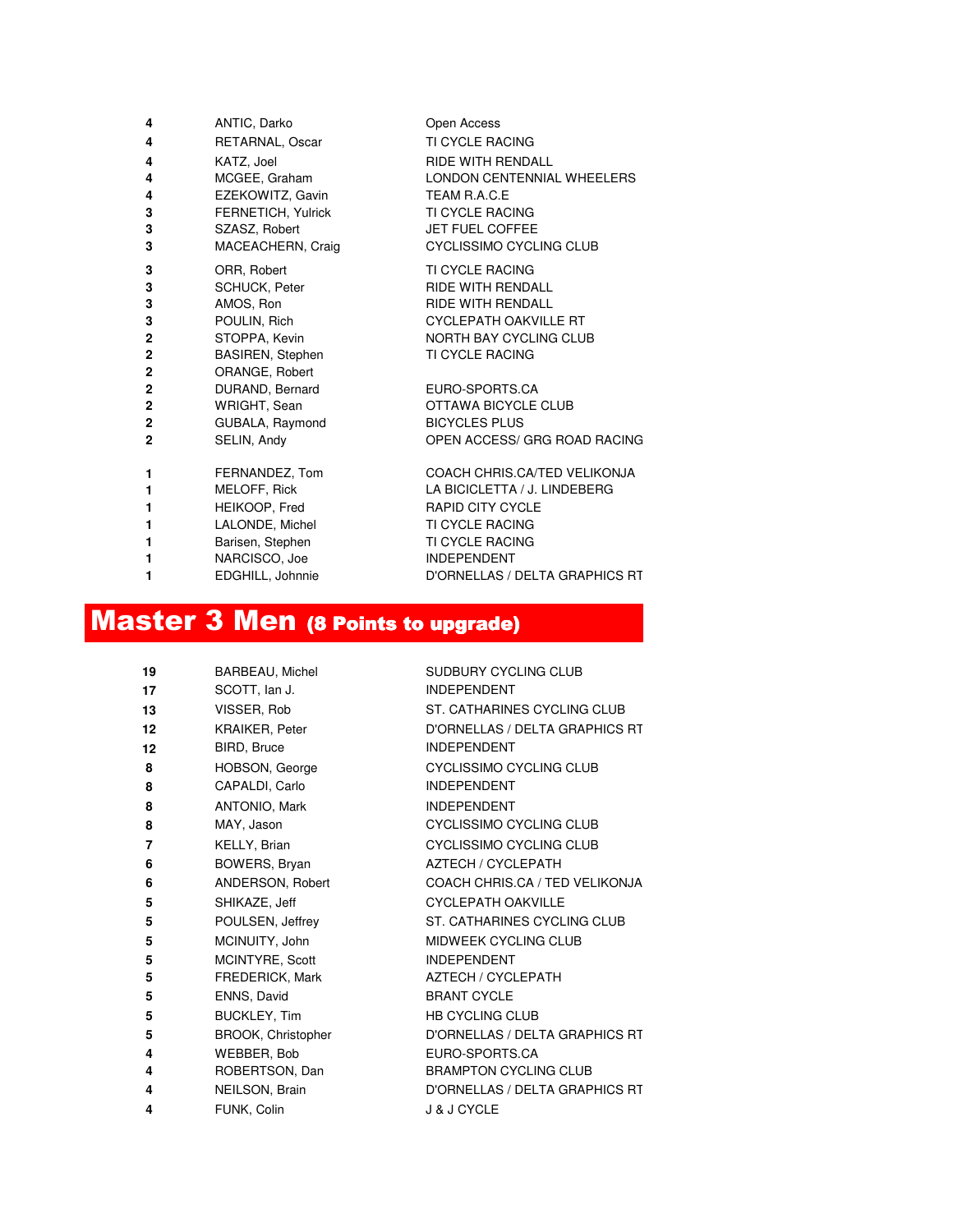| FINNIGAN, Michael    | ST. CATHARINES CYCLING CLUB |
|----------------------|-----------------------------|
| BIELAY, Stan         | <b>RACER SPORTIF</b>        |
| VILLATE, Juan Pablo  | CYCLISSIMO CYCLING CLUB     |
| Marc Sullivan        | <b>INDEPENDENT</b>          |
| HARPER, Phil         | NEWMARKET EAGLES            |
| BEIT, Paul           | <b>WHEELS OF BLOOR</b>      |
| BALCOM, Ray          | <b>RIDE WITH RENDALL</b>    |
| AUBIN, Ben           | BARRIE C.C.                 |
| PESHKO, Mike         | LAPDOGS CYCLING CLUB        |
| WRIGHT, David        | <b>RIDE WITH RENDALL</b>    |
| WILLIAMS, Keith      | <b>KLC/NEWORLD</b>          |
| JOHNSON, Peter       | LONDON HONDA WESTHAVEN HOM  |
| GOUGH, Nigel         | <b>INDEPENDENT</b>          |
| ARENAS, Rodrigo      | <b>INDEPENDENT</b>          |
| McGEE, Graham        | LONDON CENTENNIAL WHEELERS  |
| <b>HESS, Detlef</b>  | OTTAWA BICYCLE CLUB         |
| CONLON, Shawn        | ST CATHARINES CYCLING CLUB  |
| <b>BUCKLEY, Bill</b> | MIDWEEK CYCLING CLUB        |
|                      |                             |

#### Senior 3 Women (10 points to upgrade)

| 39 | ALLEN, Aimee             | MAPLE LEAF CYCLING CLUB        |
|----|--------------------------|--------------------------------|
| 23 | DIGES, Carmen            | <b>INDEPENDENT</b>             |
| 15 | ALLAN, Paolina           | D'ORNELLAS / DELTA GRAPHICS RT |
| 14 | MICHEL, Claire           | AZTECH/CYCLEPATH               |
| 14 | LAMPI, Allison           | EURO-SPORTS.CA                 |
| 12 | ROZITIS, Kathryn         | <b>INDEPENDENT</b>             |
| 10 | MELLON, Alyssa           | OTTAWA BICYCLE CLUB            |
| 10 | HALL, Margot             | EMD SERONO CYCLE LOGIK RACING  |
| 9  | <b>CARTMILL, Carrie</b>  | <b>JAMIS RACING</b>            |
| 6  | <b>MEREY, Celeste</b>    | TEAM R.A.C.E.                  |
| 5  | PATERSON, Kelly          | <b>WOLVERINE SPORTS CLUB</b>   |
| 5  | FERGUSON, Tabitha        | <b>WATERLOO CYCLING CLUB</b>   |
| 4  | SAINT-ARNAUD-WATT, Chloé | EMD SERONO CYCLE LOGIK RACING  |
| 4  | <b>KROLOUSKI, Mandy</b>  | <b>INDEPENDENT</b>             |
| 3  | JEFFREY, Christine       | <b>INDEPENDENT</b>             |
| 3  | GAUTHIER, Michelle       | EURO-SPORTS.CA                 |
| 3  | CARUSO, Lori             | <b>INDEPENDENT</b>             |
| 2  | MACEL, Tereza            | <b>INDEPENDENT</b>             |
|    |                          | COACH CHRIS.CA / TED           |
| 1  | ZDROJEWSKA, Joanna       | <b>VELIKONJA</b>               |
| 1  | SIMPSON, Jennifer        | EMD SERONO CYCLE LOGIK RACING  |

#### Senior 2 Women (10 points to upgrade)

| 24  | JEFFS, Krystal   | <b>HUB RACING</b>            |
|-----|------------------|------------------------------|
| -23 | GUZMAN, Anne     | TFAM KFNDA TIRF              |
| 16  | WIEDITZ, Ireen   | TERRY PRECISION CYCLING TEAM |
| 16  | CARTMILL, Carrie | <b>JAMIS RACING</b>          |